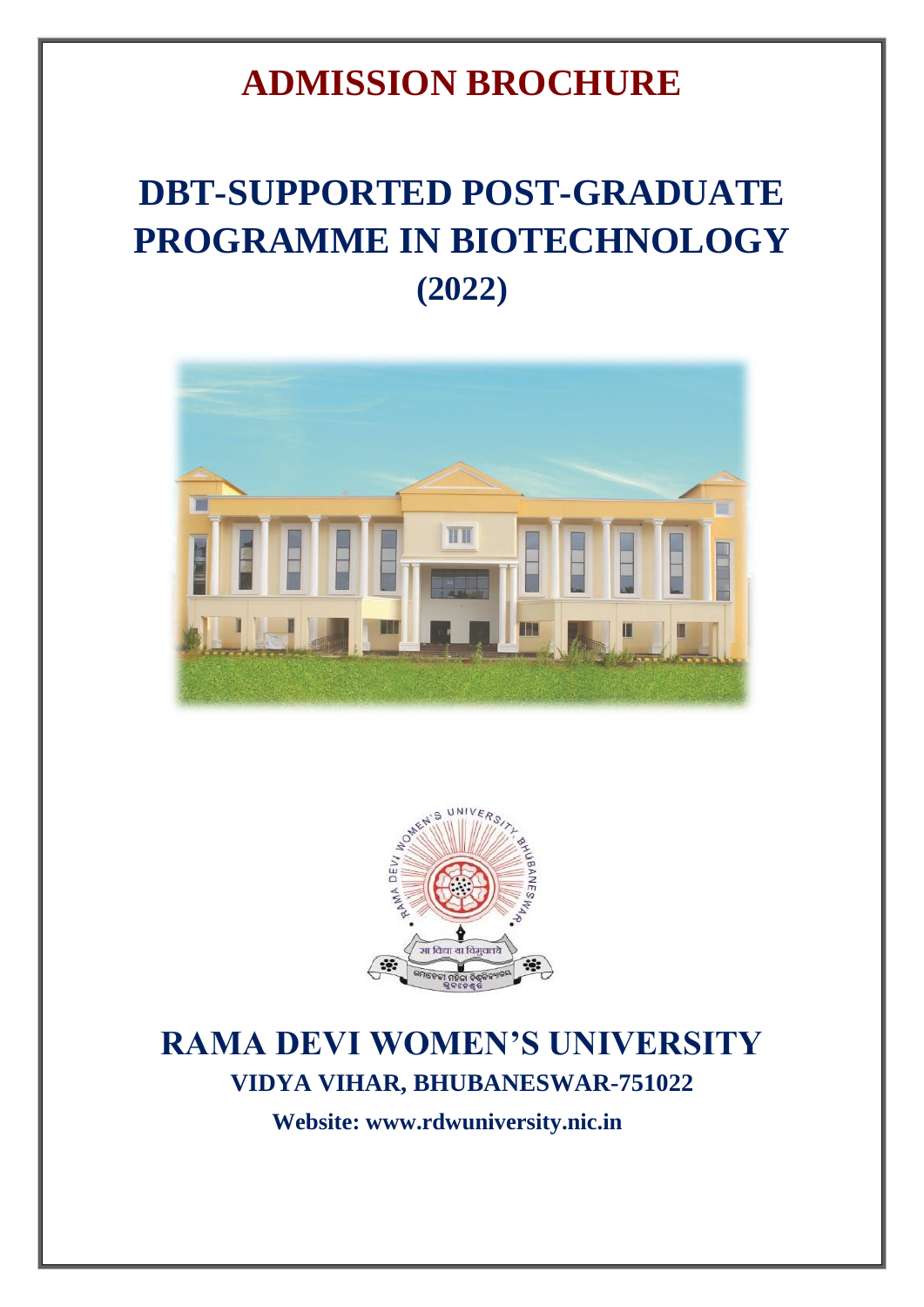#### **PROGRAM**

Master of Science – Biotechnology [M.Sc. - Biotechnology]

#### **DETAILS**

M. Sc. Biotechnology is a post graduate degree program in advanced interdisciplinary area of biology, conducted and funded as one of the national centers by Department of Biotechnology (DBT), Govt of India.

The course have a choice based credit system with a total of 103 credits distributed across four semesters for two academic sessions. The semesters will have internal and external examination system of valuation for theory paper only and external system of examination for practical papers. The fourth semester will have a dissertation based project work towards partial fulfillment for the award of the degree of M.Sc in Biotechnology.

#### **DURATION OF THE PROGRAM**

2 years (4 Semesters)

#### **INTAKE CAPACITY**

10 Seats (Reservation of SC/ST/OBC/ EWS applicable as per GOI rules)

| <b>TOTAL</b><br>$\mathbf{v}$ | UR | <b>OBC</b> | <b>SC</b> | $\alpha$ m<br>ັ | <b>LIMC</b><br>` ⊾ | $\overline{\phantom{a}}$<br>$\bm{\nu}$ |
|------------------------------|----|------------|-----------|-----------------|--------------------|----------------------------------------|
|                              |    |            |           |                 |                    | $\overline{\phantom{0}}$               |

#### **ELIGIBILITY CRITERIA**

Bachelor's degree under 10+2+3 pattern of education in Physical/Biological sciences, with at least 55% marks in aggregate (50% for SC/ST /DA/OBC/EWS candidates). **Only women candidates can apply.**

#### **HOW TO APPLY**

Candidates with valid GAT-B score are advised to submit the filled in application form (as per annexure-I) along with all the documents through email (Email**gatbadmissionrdwu@gmail.com)** by the due date.

#### **SELECTION PROCEDURE**

Selection will be on the basis of qualification and score obtained in the GAT-B 2022. In case of candidates with same GAT-B rank, percentage of marks at BSc level will be taken into consideration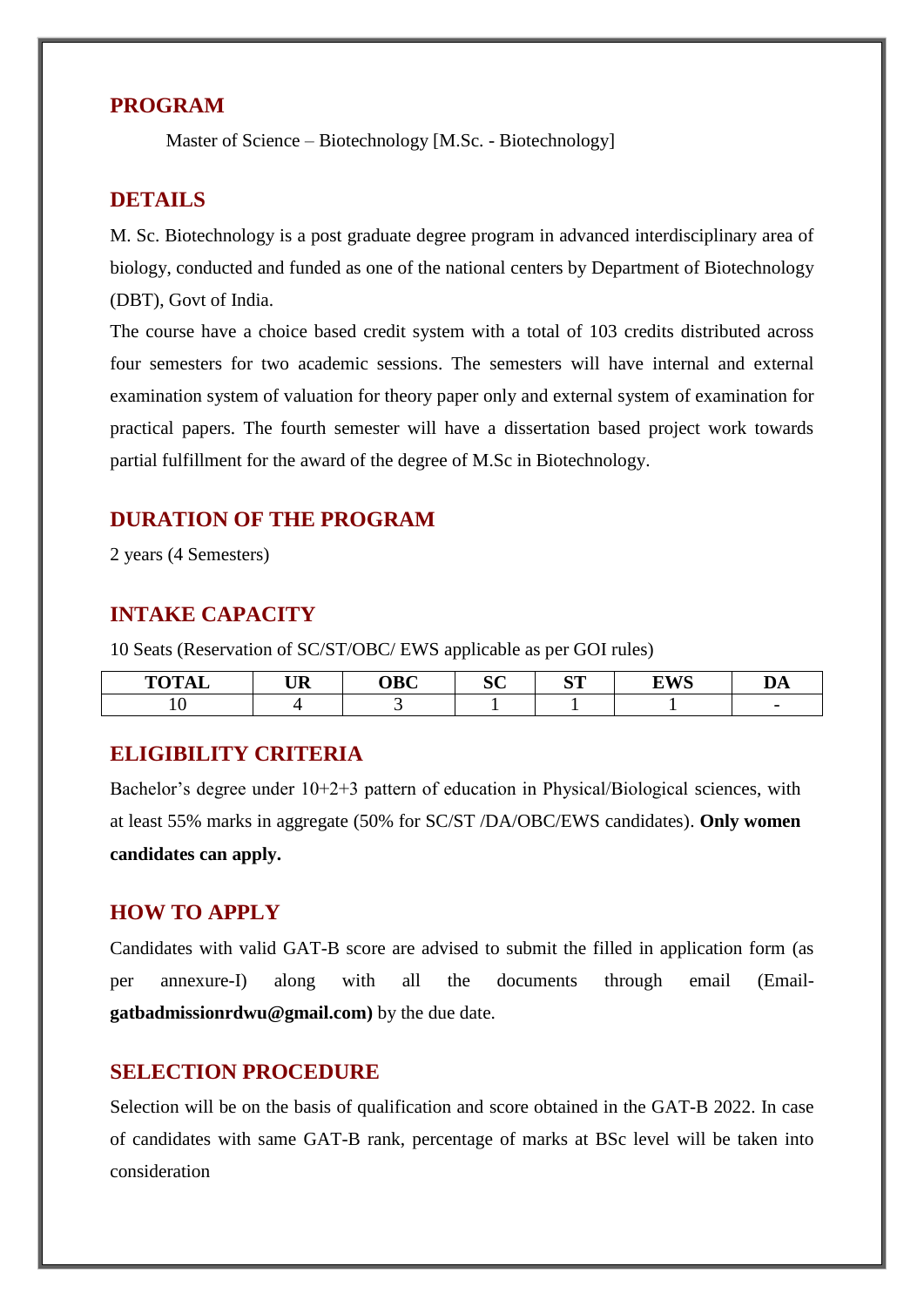### **FEE STRUCTURE**

| Sl <sub>No</sub> | Semester         | Fee Structure                                                                   |  |
|------------------|------------------|---------------------------------------------------------------------------------|--|
|                  | Semester - I     | Rs 24,228/- year (Admission Fee: Rs 4228/-)<br>Lab Development Fee: Rs 20,000/- |  |
| 2                | Semester – II    |                                                                                 |  |
| 3                | $Semester - III$ | Rs 24,228/- year (Admission Fee: Rs 4228/-)<br>Lab Development Fee: Rs 20,000/- |  |
| 4                | Semester - IV    |                                                                                 |  |

### **ADMISSION SCHEDULE FOR ACADEMIC SESSION 2021-22**

| <b>SI</b><br>N <sub>0</sub> | <b>Admission Activity</b>                                                                   | <b>Date</b>                                |
|-----------------------------|---------------------------------------------------------------------------------------------|--------------------------------------------|
| $\mathbf{1}$                | Notification for admission                                                                  | $9th$ June 2022<br>(Thursday)              |
| $\overline{2}$              | Last date of receipt of filled in application<br>form                                       | $1st$ July 2022<br>(Friday)                |
| 3                           | Scrutiny of applications and display of master<br>list, category wise on University website | $4th$ July 2022<br>(Monday)                |
| $\overline{4}$              | Display of first list of selected candidates                                                | $4th$ July 2022<br>(Monday)                |
| 5                           | Admission of selected candidates and fee<br>submission                                      | 15 <sup>th</sup> July 2022<br>(Friday)     |
| 6                           | Display of vacant seats and display of second<br>list of selected candidates (if required)  | $16th$ July 2022<br>(Saturday)             |
| $\overline{7}$              | Admission of selected candidates and fee<br>submission (for $2nd$ list)                     | By 23rd July 2022<br>(Saturday)            |
| 8                           | Transfer of candidates (if any)                                                             | By 1 <sup>st</sup> August 2022<br>(Monday) |
| 9                           | Admission of vacant seats (if any)                                                          | By 8 <sup>th</sup> August 2022<br>(Monday) |
| 10                          | Closure of admission                                                                        | 8 <sup>th</sup> August 2022<br>(Monday)    |
| 11                          | Submission of list of admitted students to<br><b>DBT</b>                                    | $22nd$ August 2022<br>(Monday)             |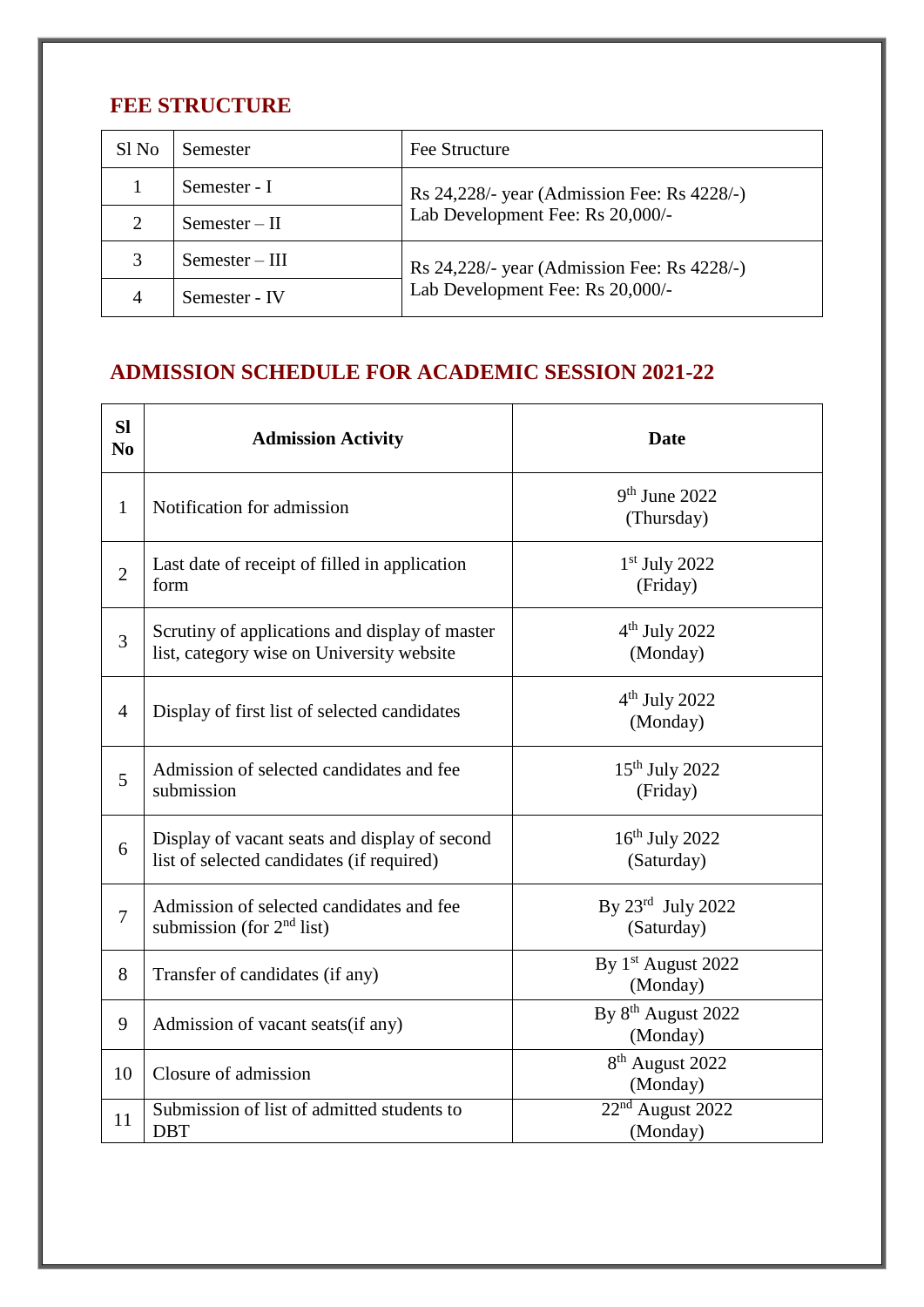|                                                                 | <b>RAMA DEVI WOMEN'S UNIVERSITY</b><br>Vidya Vihar, Bhubaneswar, Odisha-751022,            |                                             |
|-----------------------------------------------------------------|--------------------------------------------------------------------------------------------|---------------------------------------------|
|                                                                 | Website-www.rdwuniversity.nic.in; email: hod.biotech@rdwu.ac.in                            |                                             |
|                                                                 | <b>APPLICATION FORM</b><br>(For admission into DBT-supported M.Sc BIOTECHNOLOGY programme) |                                             |
|                                                                 |                                                                                            | Affix your<br>recent passport<br>size color |
|                                                                 |                                                                                            | photograph<br>here                          |
|                                                                 |                                                                                            |                                             |
|                                                                 |                                                                                            |                                             |
|                                                                 |                                                                                            |                                             |
|                                                                 |                                                                                            |                                             |
|                                                                 |                                                                                            |                                             |
| 8. Reservation category (put $\checkmark$ wherever applicable): |                                                                                            |                                             |
| General                                                         | Scheduled caste (SC)                                                                       | Scheduled tribe (ST)                        |
| Other backward caste (OBC)                                      | Economically weaker<br>section (EWS)                                                       | Differentially Abled (DA)                   |
| 9. Address for correspondence:                                  |                                                                                            |                                             |
|                                                                 |                                                                                            |                                             |
|                                                                 |                                                                                            |                                             |
|                                                                 |                                                                                            |                                             |
|                                                                 |                                                                                            |                                             |
|                                                                 |                                                                                            |                                             |
|                                                                 |                                                                                            |                                             |
| 10. Permanent address:                                          |                                                                                            |                                             |
|                                                                 | Same as correspondence address: YES/NO                                                     |                                             |
|                                                                 |                                                                                            |                                             |
|                                                                 |                                                                                            |                                             |
|                                                                 |                                                                                            |                                             |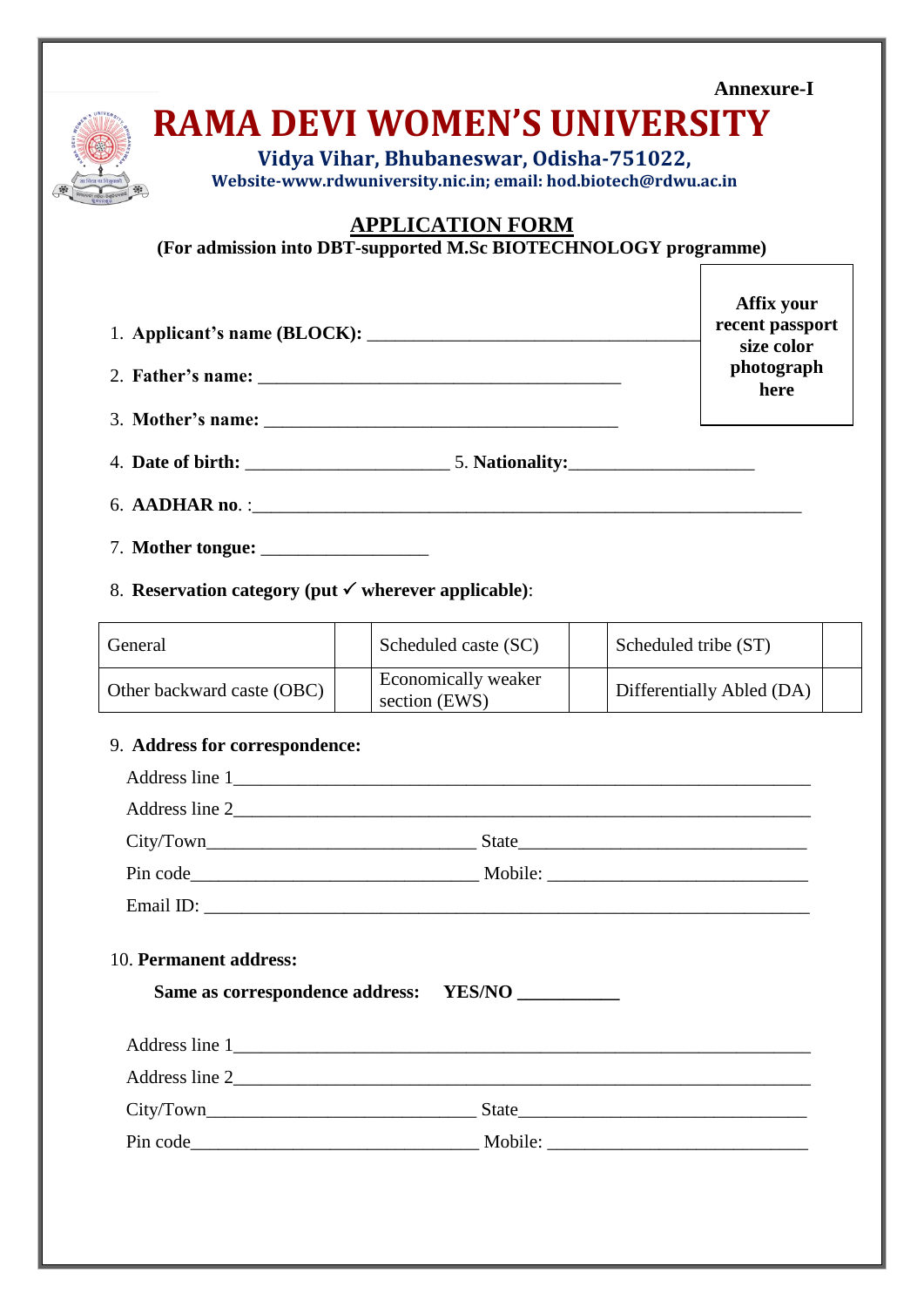#### 11. **Educational details:**

| <b>Sl</b><br>no. | <b>Level</b>                      | Institution/<br>University | Percentage/<br><b>CPGA</b> | <b>Year of</b><br><b>Passing</b> |
|------------------|-----------------------------------|----------------------------|----------------------------|----------------------------------|
|                  | Secondary (Matric)                |                            |                            |                                  |
| $\overline{2}$   | <b>Higher Secondary</b><br>$(+2)$ |                            |                            |                                  |
| 3                | Graduation $(+3)$                 |                            |                            |                                  |

#### 12. **GAT-B details:**

| Registration no. |   |
|------------------|---|
| GAT-B 2022 score | ٠ |
| Rank             |   |

13. **Would you like to reside in hostel**: Yes/No. : \_\_\_\_\_\_\_\_\_\_\_\_\_\_\_

#### **DECLARATION**

I do hereby, declare that the particulars furnished in this form are true to the best of my knowledge and I shall abide by the rules and regulations framed by the university from time to time. I shall forfeit my seat in case of fraud or misrepresentation on my part.

**Date**: \_\_\_\_\_\_\_\_\_\_\_\_\_\_\_\_\_\_\_\_\_\_\_\_ **Place**: \_\_\_\_\_\_\_\_\_\_\_\_\_\_\_\_\_\_\_\_\_\_\_ **Signature**

**Note:** 

- $\triangleright$  Scanned copy of the filled in application form along with enclosures should be sent by email (**gatbadmissionrdwu@gmail.com**) on or before **01.07.2022**. No hard copy submission is required. Application received after the due date/ incomplete applications will be rejected.
- $\triangleright$  Any queries regarding the application procedure may be communicated to email: **hod.biotech@rdwu.ac.in**
- **Address for correspondence:** Coordinator, DBT-supported PG Programme, Dept. of Biotechnology, Rama Devi Women's University, Vidya Vihar, Bhoi Nagar, Bhubaneswar-751022, Odisha.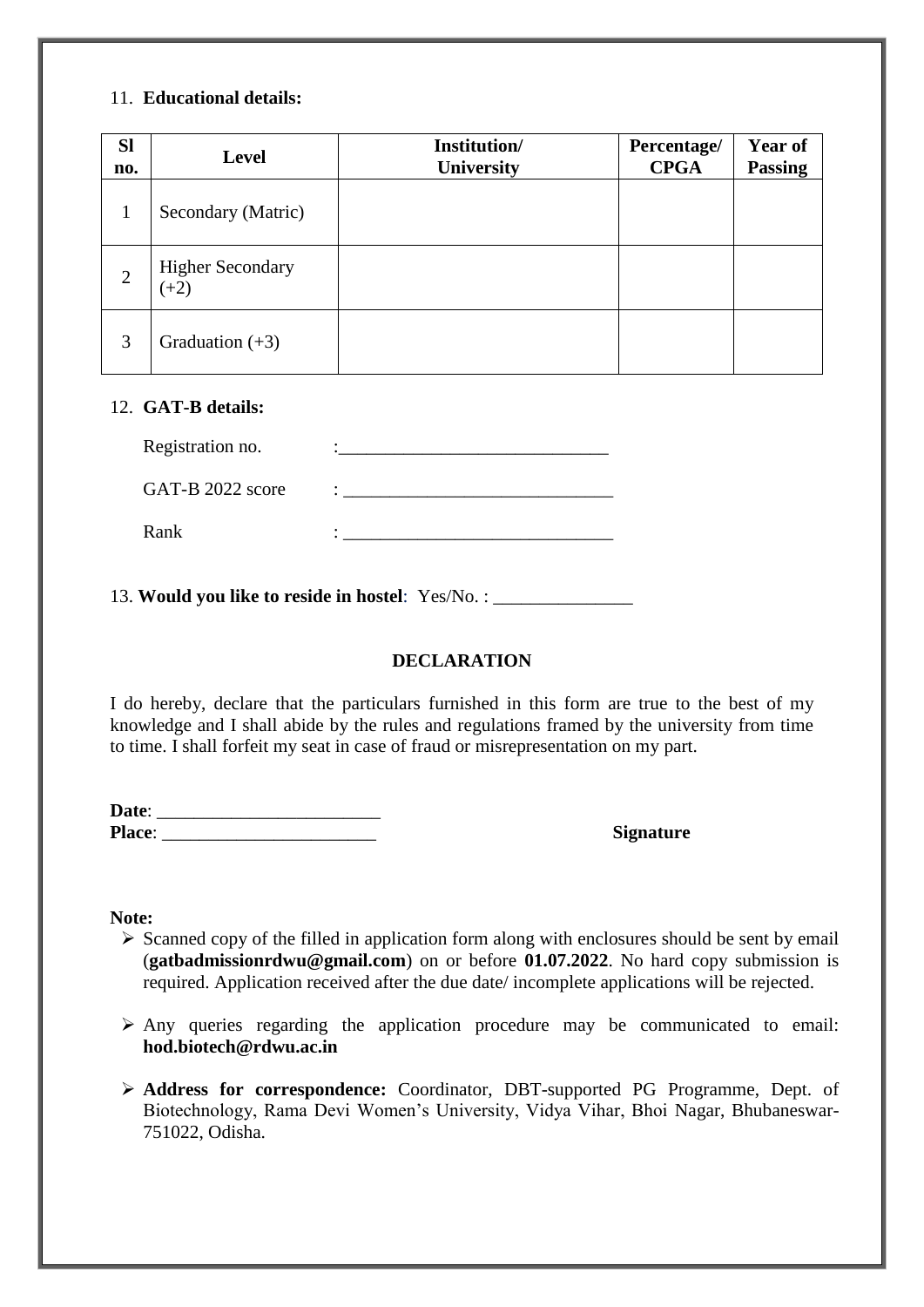## **DOCUMENTS TO BE ENCLOSED ALONG WITH THE APPLICATION FORM**

The applicants are required to send the application along with the following documents:

- a) Copy of the certificates and mark sheets of  $10^{th}$ ,  $+2$  and  $+3$ -Degree examinations /equivalent examinations.
- b) Copy of the ST/SC/OBC Certificate, issued by Revenue Officer, not below the rank of Tahasildar/ Additional Tahasildar.
- c) Copy of the DA (Differentially abled) Certificate issued by CDMO/SDMO/CMO of district level hospital.
- d) GAT B 2022 rank card.
- e) Copy of the AADHAR card.

#### **DOCUMENTS TO BE PRODUCED AT THE TIME OF ADMISSION**

The applicants are required to report for admission with the following documents:

- a) Original Certificates & Mark sheets of  $10^{th}$ ,  $+2$  and  $+3$  degree examinations/ Equivalent Examinations.
- b) Original College Leaving Certificate and Conduct Certificate from the Institution last attended.
- c) Original Migration certificate (for students from other University)
- d) Three self-attested recent colored passport size photographs.
- e) Original Caste Certificate in case of ST/SC/OBC candidates, issued by Revenue Officer not below the rank of Tahasildar /Additional Tahasildar.
- f) Differentially abled certificate/ID should be issued by the CDMO/ Chief Medical Officer from district level hospital.

#### **GENERAL INFORMATION**

- 1. Application without copies of certificates in support of reservation will not be considered for the same.
- 2. If no applications are received under any reserved categories, the seat under the said category will be offered to applicant from the general category.
- 3. Suppression of facts/submission of incorrect information of the applicant, if detected at the time of admission or thereafter, will render the selection/admission invalid.